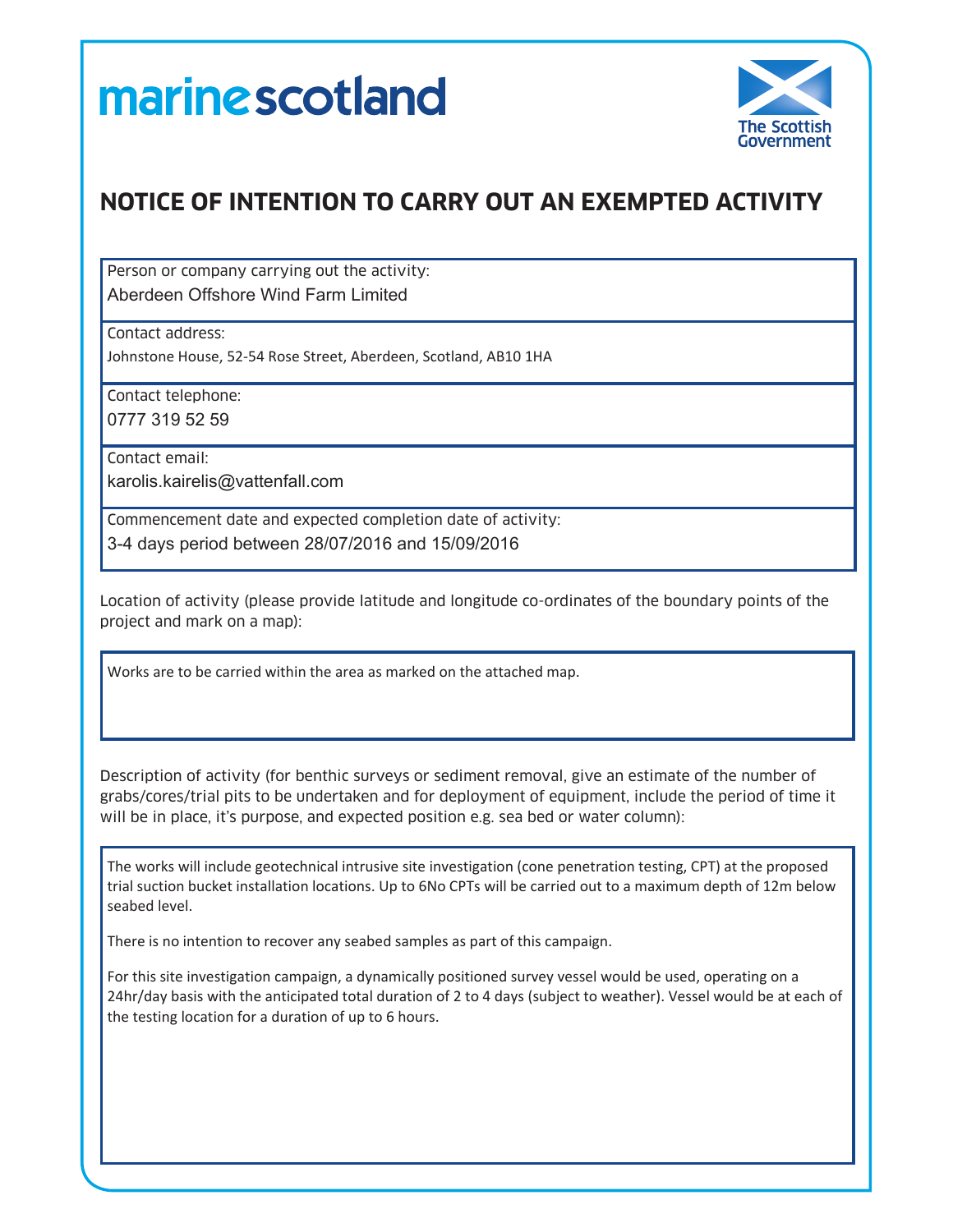| I declare that the following conditions relative to the activity/activities to be undertaken are met:<br><b>Sediment Sampling</b> |                                                                                                                                                                                                                                                                                                                                                                                                                                  |
|-----------------------------------------------------------------------------------------------------------------------------------|----------------------------------------------------------------------------------------------------------------------------------------------------------------------------------------------------------------------------------------------------------------------------------------------------------------------------------------------------------------------------------------------------------------------------------|
|                                                                                                                                   |                                                                                                                                                                                                                                                                                                                                                                                                                                  |
|                                                                                                                                   | the activity is not likely to cause a danger or obstruction to navigation;                                                                                                                                                                                                                                                                                                                                                       |
|                                                                                                                                   | the plan or project is not likely (either alone or in combination with other plans or projects) to have<br>a significant effect on a European site; a Ramsar site; the protected features of an Marine Protected<br>Area (MPA); or any process on which the conservation of any protected feature of a MPA is dependent;                                                                                                         |
| wreck;                                                                                                                            | the activity is not likely to have a significant adverse impact on a historical monument/ designated                                                                                                                                                                                                                                                                                                                             |
|                                                                                                                                   | the site is not in the locality of a designated bathing water site (if so all physical works should be<br>done out with the Bathing Water Season (1st June to 15th September);                                                                                                                                                                                                                                                   |
| clearly states the nature and duration of the works.                                                                              | a Notice to Mariners will be issued and a notice placed in the Kingfisher Fortnightly Bulletin which                                                                                                                                                                                                                                                                                                                             |
|                                                                                                                                   |                                                                                                                                                                                                                                                                                                                                                                                                                                  |
| <b>Scientific Instrument Deployment</b>                                                                                           | the activity is not likely to cause a danger or obstruction to navigation (note: if a marker buoy is                                                                                                                                                                                                                                                                                                                             |
| used, a Marine Licence will usually be required);                                                                                 |                                                                                                                                                                                                                                                                                                                                                                                                                                  |
| all reagents and chemical/ particle tracers used will be approved by Marine Scotland;                                             |                                                                                                                                                                                                                                                                                                                                                                                                                                  |
|                                                                                                                                   | the plan or project is not likely (either alone or in combination with other plans or projects) to have<br>a significant effect on a European site; a Ramsar site; the protected features of a MPA; or any process<br>on which the conservation of any protected feature of a MPA is dependent (this condition does not<br>apply if the activity is directly connected with or necessary to the management of the site or area); |
| wreck;                                                                                                                            | the activity is not likely to have a significant adverse impact on a historical monument/ designated                                                                                                                                                                                                                                                                                                                             |
| clearly states the nature and duration of the works;                                                                              | a Notice to Mariners will be issued and a notice placed in the Kingfisher Fortnightly Bulletin which                                                                                                                                                                                                                                                                                                                             |
| be notified;                                                                                                                      | If a scientific instrument is to be in situ for longer than six months the UK Hydrographic Office will                                                                                                                                                                                                                                                                                                                           |
|                                                                                                                                   | all scientific instruments/ associated equipment will be removed on conclusion of the survey.                                                                                                                                                                                                                                                                                                                                    |
| papers is true.                                                                                                                   | I declare to the best of my knowledge and belief that the information given in this form and related                                                                                                                                                                                                                                                                                                                             |
| Signature                                                                                                                         | K. Kajalis                                                                                                                                                                                                                                                                                                                                                                                                                       |
| Name in BLOCK LETTERS                                                                                                             | <b>KAROLIS KAIRELIS</b>                                                                                                                                                                                                                                                                                                                                                                                                          |
| Date                                                                                                                              | 22/07/2016                                                                                                                                                                                                                                                                                                                                                                                                                       |
| <b>WARNING</b>                                                                                                                    |                                                                                                                                                                                                                                                                                                                                                                                                                                  |

**It is an offence under the Act under which this notice is given to fail to disclose information or to provide false or misleading information. It is the responsibility of the applicant to obtain any other consents or authorisations that may be required.**